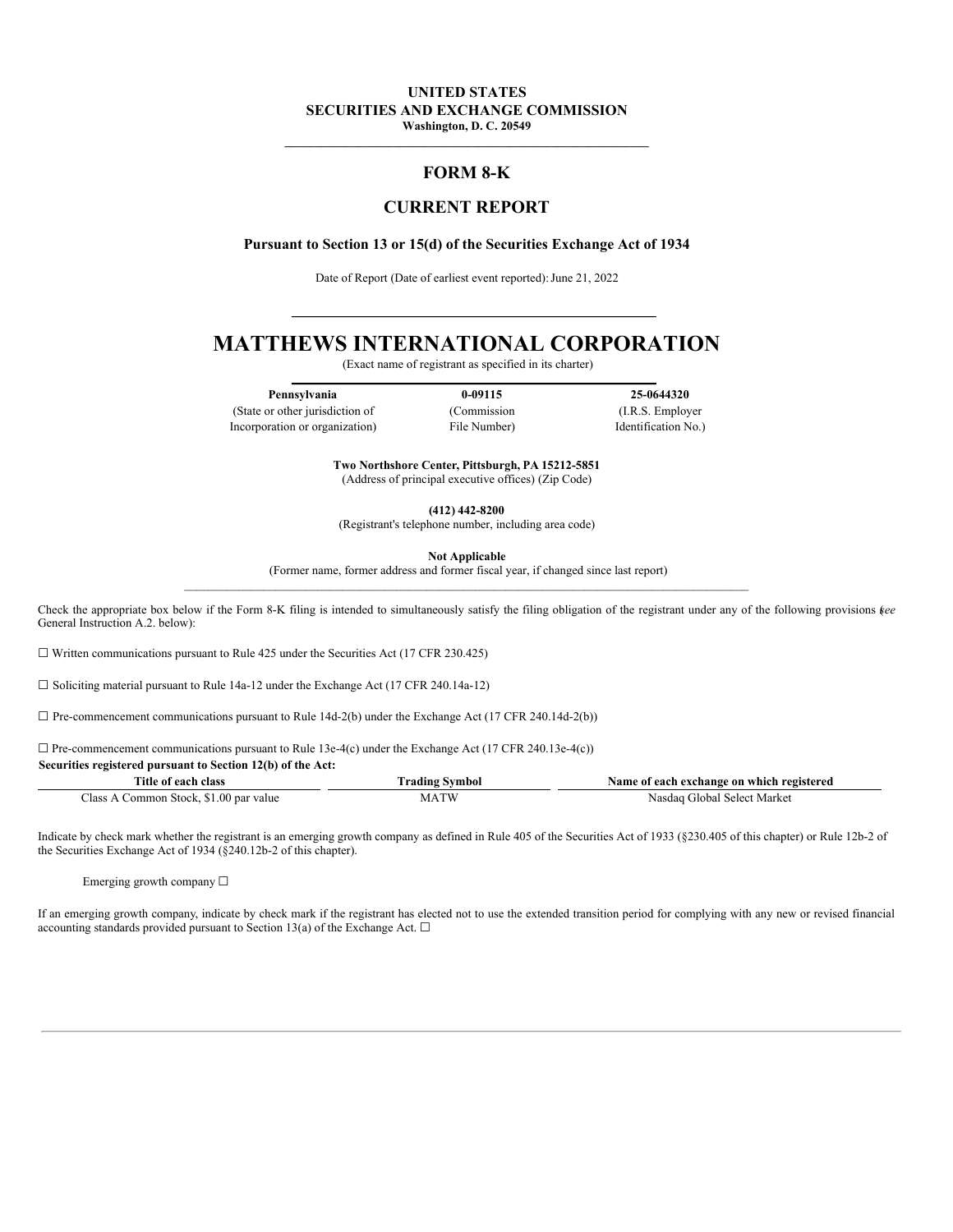#### **Item 7.01 Regulation FD Disclosure.**

On June 21, 2022, Matthews International Corporation (the "Company") issued a press release announcing that it has signed an agreement to acquire German-based engineering firms, Olbrich GmbH ("Olbrich") and R+S Automotive GmbH ("R+S Automotive"), for EUR €43 million (approximately U.S. \$45 million). Olbrich is a production and intelligent equipment manufacturer, specializing in purpose-built rotary processing equipment, including equipment used in the manufacturing of dry and wet electrodes for lithium-ion batteries and components for hydrogen fuel cells used in electric vehicles, with additional strong positions in Specialty & Pharma, Packaging and Home & Décor. R+S Automotive is a specialty engineering services provider of automation, plant and tooling concepts for automotive manufacturing companies around the world. Closing of the transaction is subject to certain regulatory authority approvals, which are expected to be granted in July of 2022. A copy of the press release is furnished herewith as Exhibit 99.1 to this Current Report on Form 8-K and incorporated herein by reference.

This information, including exhibits attached hereto, shall not be deemed "filed" for purposes of Section 18 of the Securities Exchange Act of 1934, as amended (the "Exchange Act"), or otherwise subject to the liabilities of that section. This information shall not be deemed to be incorporated by reference in any filing under the Securities Act of 1933, as amended, or the Exchange Act, except as shall be expressly set forth by specific reference to this Form 8-K in such a filing.

#### **Item 9.01 Financial Statements and Exhibits.**

| (d) Exhibits.      |                                                                                                                                                                 |
|--------------------|-----------------------------------------------------------------------------------------------------------------------------------------------------------------|
| Exhibit<br>Number  | <b>Description</b>                                                                                                                                              |
| <u>99.1</u><br>104 | Press Release, dated June 21, 2022 issued by Matthews International Corporation.<br>Cover Page Interactive Data File (embedded within the Inline XBRL document) |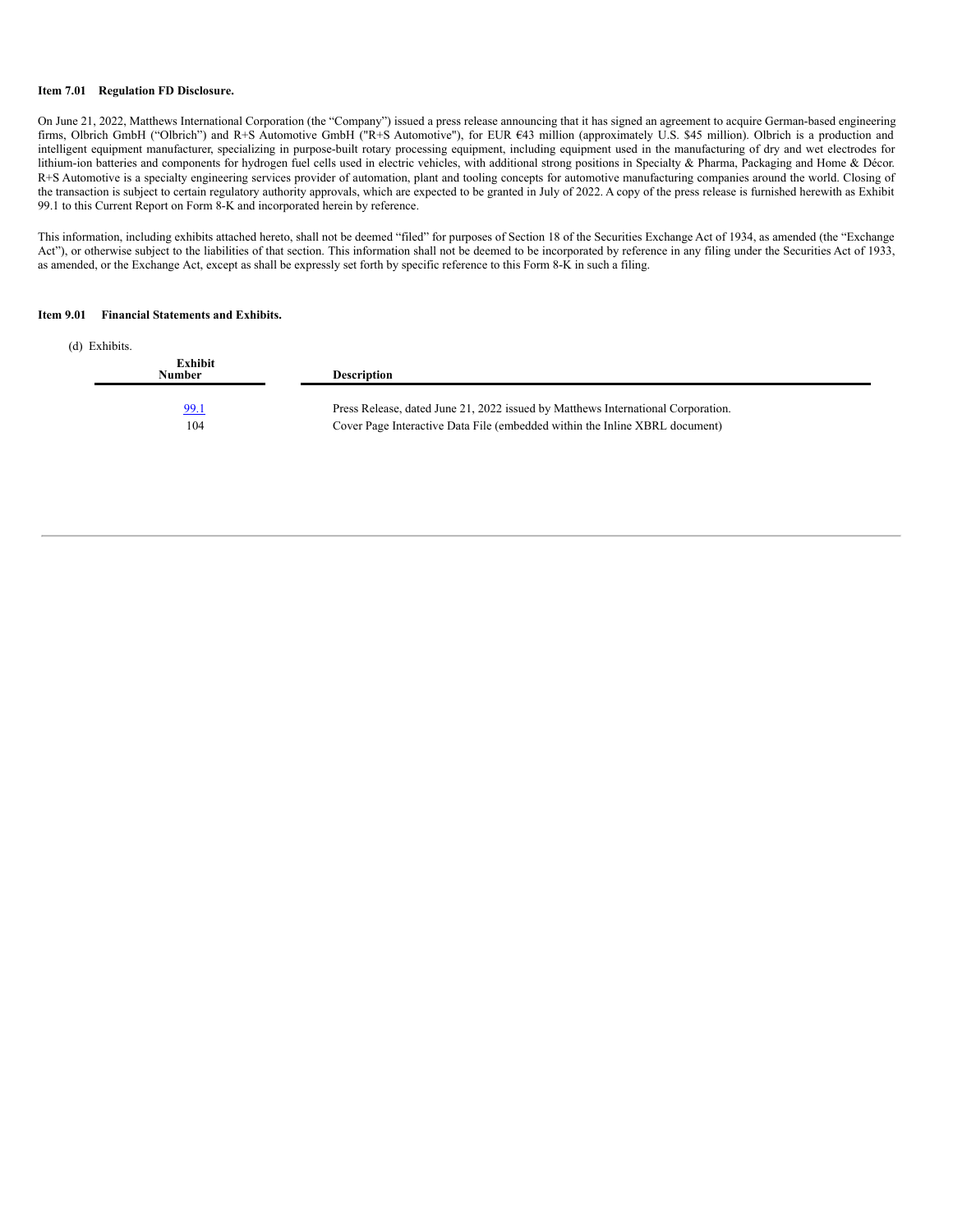## SIGNATURE

Pursuant to the requirements of the Securities Exchange Act of 1934, the registrant has duly caused this report to be signed on its behalf by the undersigned hereunto duly authorized.

> MATTHEWS INTERNATIONAL CORPORATION (Registrant)

By: /s/ Steven F. Nicola

Steven F. Nicola Chief Financial Officer and Secretary

Date: June 22, 2022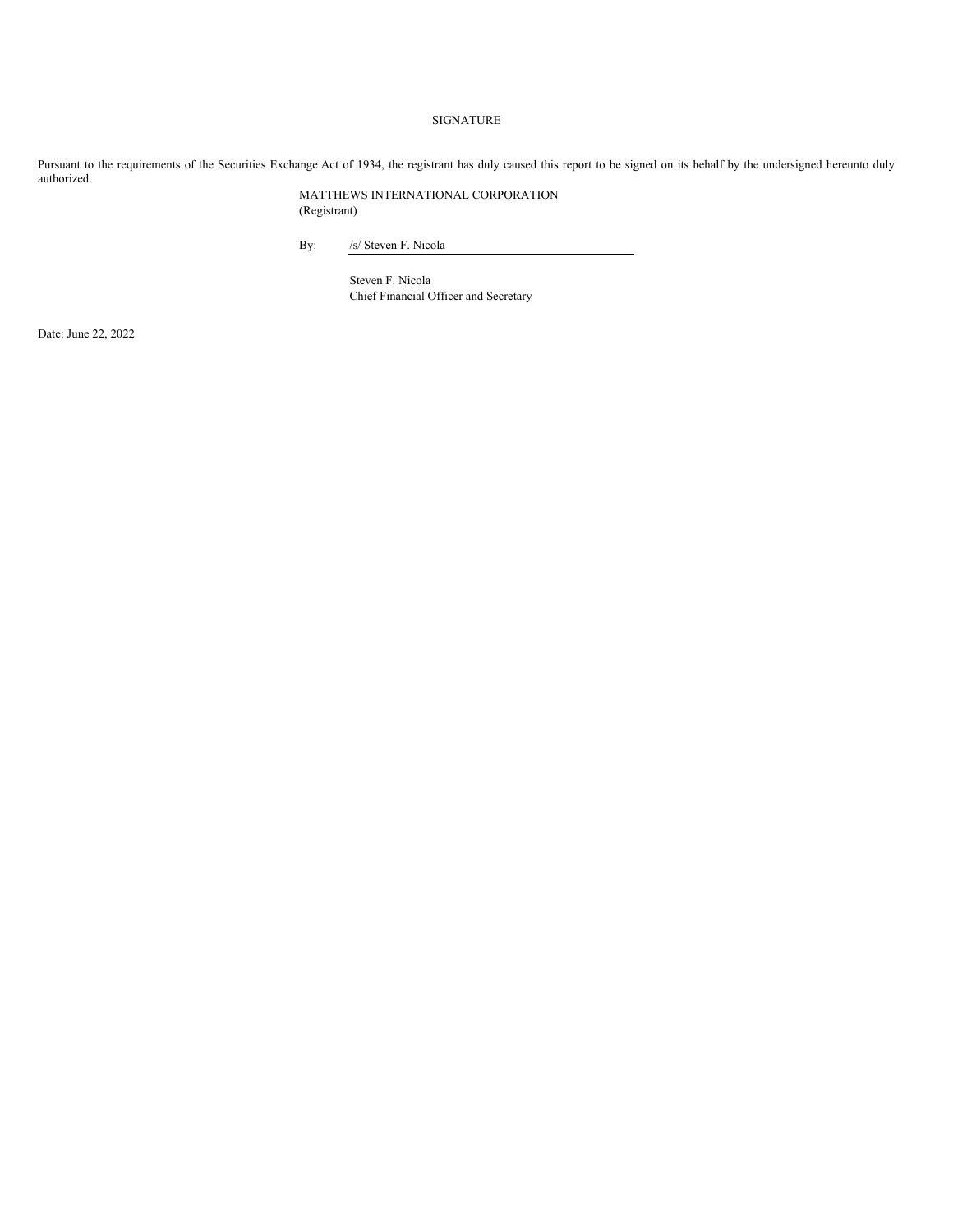

Matthews International Corporation Corporate Office Two NorthShore Center Pittsburgh, PA 15212-5851 Phone: (412) 442-8200

**NEWS RELEASE**

June 21, 2022 Contact:Steven F. Nicola Chief Financial Officer 412.442.8262

### **MATTHEWS INTERNATIONAL ACQUIRES OLBRICH GmbH and R+S Automotive GmbH**

**PITTSBURGH, JUNE 21, 2022** – Matthews International Corporation (NASDAQ GSM: MATW) today announced that the Company signed an agreement to acquire German based engineering firms, OLBRICH GmbH ("OLBRICH") and R+S Automotive GmbH ("R+S Automotive"), for EUR €43 million (approximately U.S. \$45 million). OLBRICH and R+S Automotive have combined annual revenues in excess of \$100 million. Headquartered in Bocholt, Germany, OLBRICH is a production and intelligent equipment manufacturer, specializing in purpose-built rotary processing equipment, including equipment used in the manufacturing of dry and wet electrodes for lithium-ion batteries and components for hydrogen fuel cells used in electric vehicles, with additional strong positions in Specialty & Pharma, Packaging and Home & Décor. R+S Automotive is a specialty engineering services provider of automation, plant and tooling concepts for automotive manufacturing companies around the world. The closing of the transaction is subject to certain regulatory authority approvals, which is expected to be timely secured in July of 2022.

Joseph C. Bartolacci, President and Chief Executive Officer of Matthews International, stated, "We are extremely excited to announce the acquisitions of OLBRICH and R+S Automotive as part of our long-term strategy to provide turn-key processing equipment and services for the burgeoning electric vehicle business. We see our combined capabilities as a unique offering that will have significant impact on the electric vehicle business and benefit the entire energy solutions industry. Together, these acquisitions are an important investment and part of a buying strategy towards being a key player in the fast-growing energy sector."

Gregory S. Babe, Chief Technology Officer of Matthews International, continued, "Our combined engineering capabilities provide an extension of the full Saueressig Group portfolio, including battery and fuel cell component production, converting lines, coating, drying, web and roll handling and Automated Guided Vehicles (AGV) integration, and enhances our global expansion into broader global markets. This strategic acquisition continues our investment in technologies and accelerates commercializing new innovations and combined capabilities across multiple automotive, surfaces and industrial automation applications."

"With Matthews International, we have not only gained a strategic investor, but at the same time a partner for the OLBRICH Group that has an excellent international reputation," explains Bastian Kuhl, CEO of OLBRICH and R+S Automotive. "In addition, we share common values and goals. These are the best prerequisites for effectively combining our competencies in the fields of converting and automation hence successfully addressing future business fields such as new energies or "green packaging" together. We look forward to implementing our growth strategy in the future as part of the Matthews Group."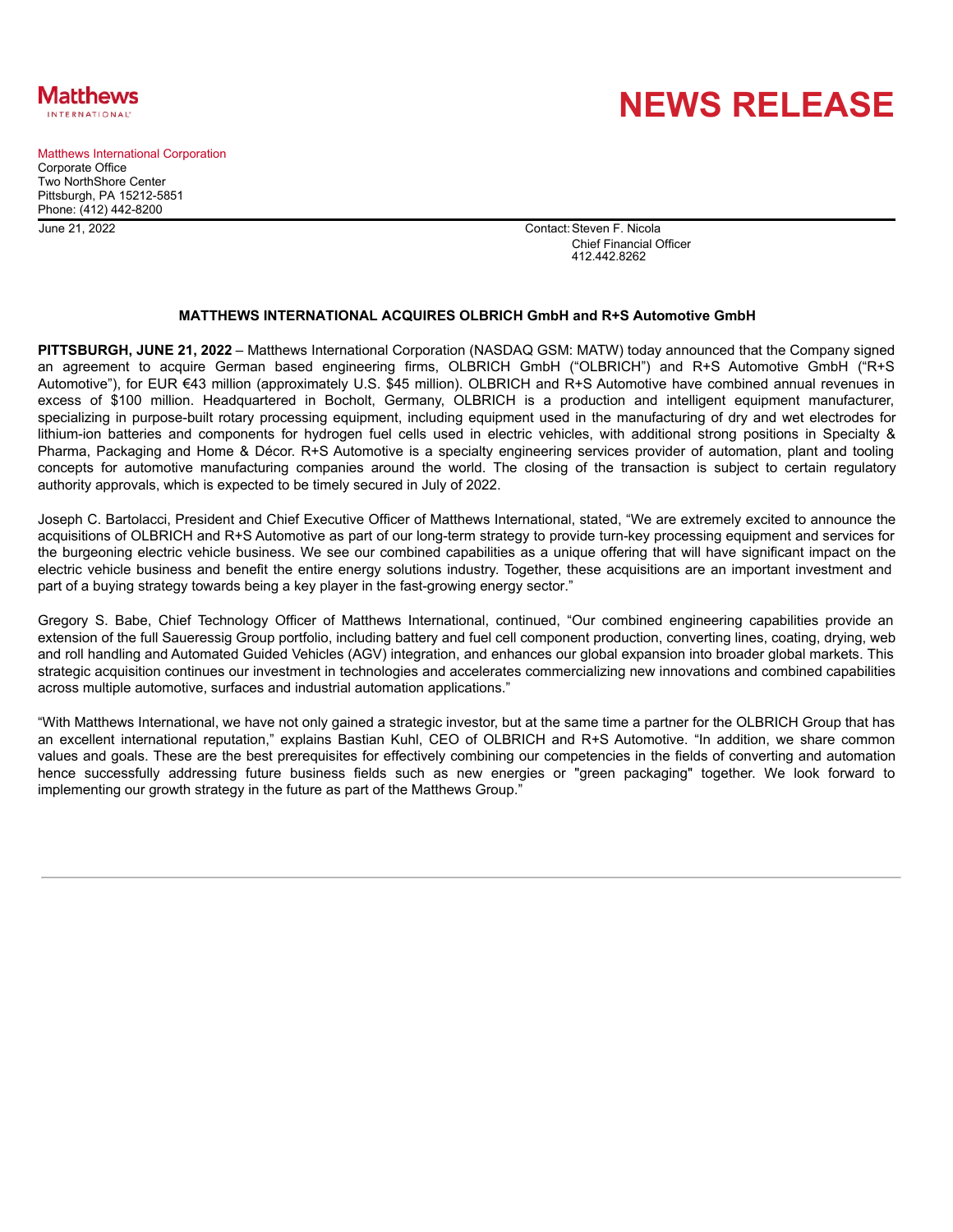### <span id="page-4-0"></span>**About Matthews International Corporation**

Matthews International Corporation is a global provider of industrial technologies, memorialization products and brand solutions. The Industrial Technologies segment designs, manufactures, services and distributes high-tech custom energy storage, marking, coding and industrial automation technologies and solutions. The Memorialization segment is a leading provider of memorialization products, including memorials, caskets and cremation and incineration equipment, primarily to cemetery and funeral home customers that help families move from grief to remembrance. The SGK Brand Solutions segment is a leading provider of packaging solutions and brand experiences, helping companies simplify their marketing, amplify their brands and provide value. The Company has approximately 11,000 employees in more than 26 countries on six continents that are committed to delivering the highest quality products and services.

## **About SAUERESSIG Group**

SAUERESSIG Group brings together the business units packaging, elastomers, surfaces, engineering, rollers and e.GEN under a common umbrella brand. As a leading international supplier along the pre-press stage as well as of rotary tools for gravure and flexographic printing processes, embossing rollers and cutting and creasing tools, SAUERESSIG Group offers a comprehensive expertise. SAUERESSIG works on forward-looking research projects and invests in the development of intelligent workflows and digital solutions. As an innovator for special machine construction in the field of futureoriented battery and energy storage technology, individual solutions are developed for pioneers of tomorrow. Brand manufacturer, printers and converters as well as renowned manufacturers of modern energy storage technologies benefit from solution-oriented innovations, decades of experience and maximum flexibility. Within currently 13 production sites SAUERESSIG Group has a strong global network. Worldwide presence enables an optimal development, implementation and support of international projects at any time.

SAUERESSIG Group is part of Matthews International Corporation (NASDAQ GSM: MATW). For more information please visit: www.saueressig.com

## **About OLBRICH**

OLBRICH GmbH was founded in 1949 and together with its brand Polytype Converting®, the machine builder has today become one of the world's leading companies in the field of production machinery and equipment for the manufacture of web-shaped products. Battery foils, labels, release materials, sustainable paper and packaging materials as well as wallcoverings, floorcoverings, adhesive tapes and technical textiles are exemplary products manufactured on the lines. OLBRICH has a full value chain including engineering and manufacturing as well as state-of-the-art technical centers in Bocholt (DE) and Fribourg (CH). Today, OLBRICH has approximately 450 employees. OLBRICH is headquartered in Bocholt (DE) and has additional locations in Hamburg (DE), Fribourg (CH) and Jiangyin City (CN).